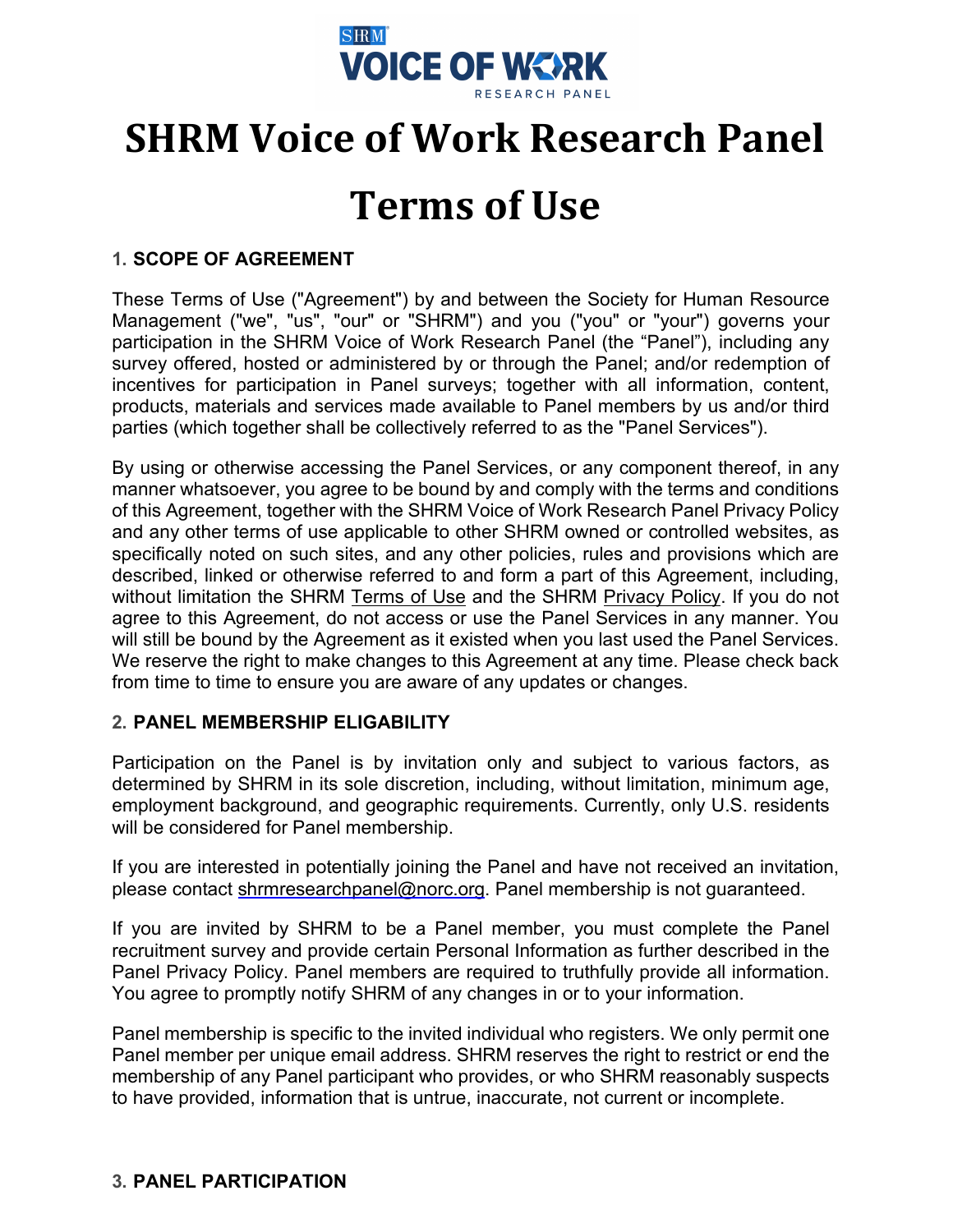Panel members participate in research surveys and similar activities by providing their insights, thoughts, and opinions, to help SHRM and others understand important topics and trends in the world of work.

By becoming a Panel member, you agree to receive invitations to participate in surveys. Participation in any particular survey is voluntary, and you may choose not to answer any survey questions you do not wish to answer. See the [SHRM Voice of Work](https://www.shrm.org/hr-today/trends-and-forecasting/research-and-surveys/pages/shrm%20research%20panel.aspx)  [Research Panel](https://www.shrm.org/hr-today/trends-and-forecasting/research-and-surveys/pages/shrm%20research%20panel.aspx) FAQs for more information.

You may end your participation in the Panel at any time by contacting us as indicated below.

## **4. REWARDS FOR PANEL PARTICIPATION**

Panel members may have the opportunity to earn rewards or incentives for participating in certain Panel surveys. Information, official rules, and terms and conditions for rewards or incentives may be available in survey invitations, at the beginning or end of a survey, and/or other communications distributed to Panel members. Rewards and incentives are non-transferable.

## **5. ACCESS TO AND USE OF THE PANEL SERVICES**

SHRM makes the Panel Services available for your personal, non-commercial use only.

You may not use or allow others to use the Panel Services, directly or indirectly, nor upload, distribute, transmit, communicate, link to, publish or access any data, information or material through, using or otherwise in connection with the Panel Services, that: (a) is libelous, defamatory, vulgar or obscene, pornographic, sexually offensive or explicit, harmful or harassing, threatening, hateful, racially, culturally, ethnically or otherwise objectionable or offensive, discriminatory or abusive; (b) violates any law or regulation or the rights of others; (c) causes duress, distress or discomfort to another or is likely to deter or discourage others from using the Panel Services; and/or (d) infringes any intellectual property, privacy or proprietary rights or confidentiality obligations of others. You are solely responsible and liable for any such activity, behavior, use and conduct. We have no liability and you bear the sole and exclusive risk associated with use of or reliance on the accuracy, quality, completeness, reliability or usefulness of any data, information or material in connection with your Panel participation.

You also may not use, nor allow others to use, the Panel Services, directly or indirectly, to: (a) attempt to or actually disrupt, impair or interfere with, alter or modify the Panel Services or any information, data or materials posted and/or displayed by us or anyone else; (b) act in a way that affects or reflects negatively on us, the Panel Services, or anyone else; (c) collect or attempt to collect any information from others including, without limitation, personally identifiable information, without such party's prior consent. You agree to comply with all local, state, federal laws, statutes, rules and regulations, as well as any international treaties, which are applicable to your use of the Panel Services.

You are prohibited from violating or attempting to violate the security of the Panel Services, including, without limitation: (a) accessing data not intended for you or logging onto a processor, communications or access device or account which you are not authorized to access; (b) attempting to probe, scan or test the vulnerability of the Panel Services or to breach security or authentication measures, regardless of your motives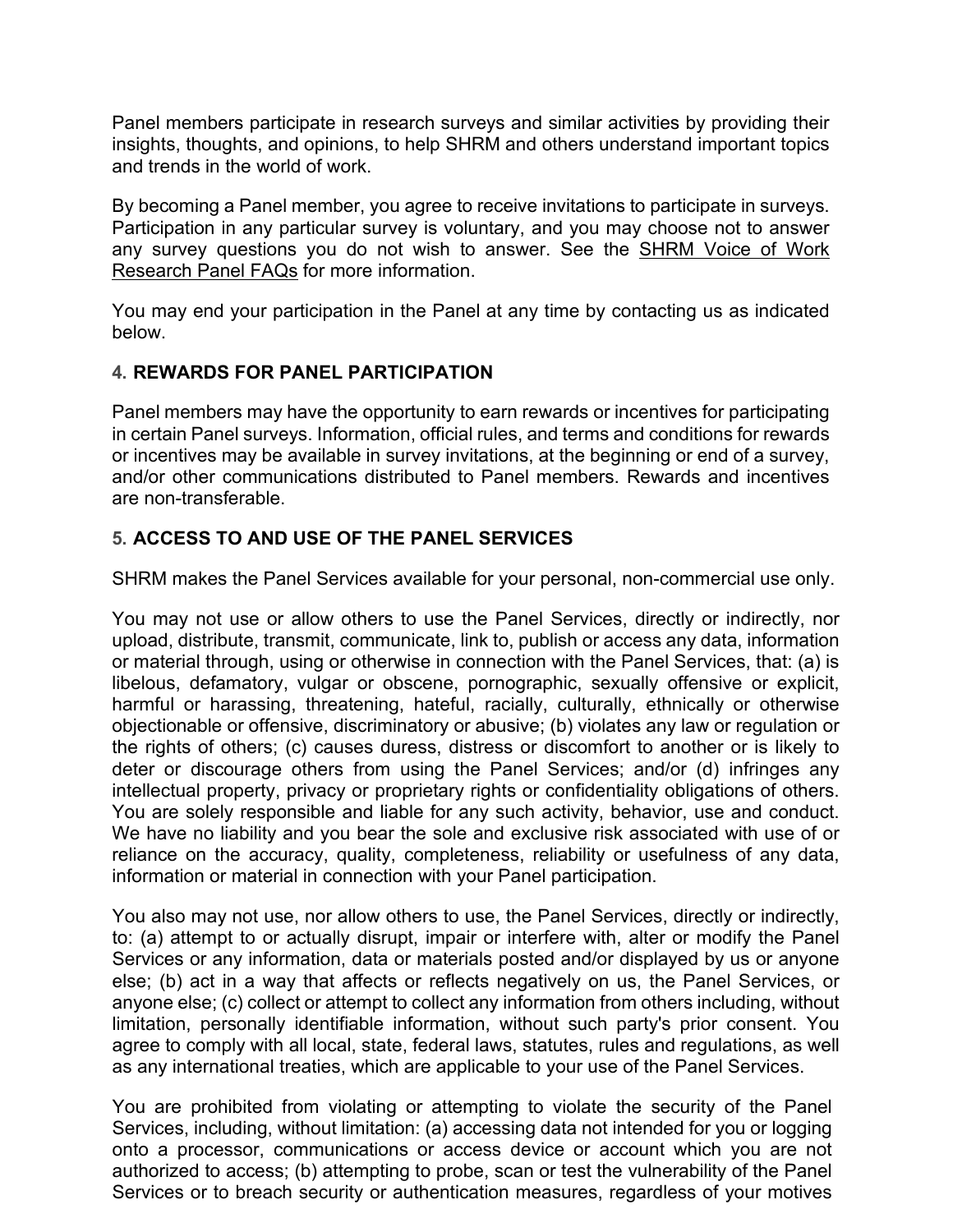or intent; (c) attempting to interfere with or disrupt the Panel Services or services to any user, processor, host or network, including, without limitation, by submitting a virus, worm or Trojan horse; or (d) sending unsolicited e-mail or other information, including promotions or advertising. Violations of system or network security or this Agreement may result in civil or criminal liability. We have the right to investigate occurrences which may involve such violations and may involve, provide information to and cooperate with, law enforcement authorities in prosecuting users who are involved in such violations.

SHRM, at its sole discretion, may refuse to provide the Panel Services to anyone, at any time and for any reason or no reason.

## **6. USER CONTENT**

You are responsible for any information, data, text, software, music, sound, photographs, graphics, video, messages or other materials ("User Content") you upload, submit, post, link to or otherwise transmit (collectively "transmit") and the consequences thereof. YOU CAN BE HELD LEGALLY LIABLE FOR WHAT YOU TRANSMIT. If you choose to transmit any User Content, you agree to do so solely for lawful purposes, in compliance with all applicable laws, and in a professional manner. User Content should only contain audio, video, images or the likeness of the individual submitting the User Content and should not contain any copyrighted or trademarked content or material of any third party.

You expressly agree that we have no responsibility for or control over the User Content you may transmit using the Panel Services. Although we do not actively monitor, regulate or pre-screen your use of the Panel Services, we reserve the unconditional right (but not the obligation) to remove, move or edit any User Content that we in our sole discretion consider harmful, offensive or unprofessional, disruptive, in violation of law, regulation or any agreement, including, without limitation:

- Content which is or may be in violation of this Agreement;
- Content that could reasonably be construed as a violation of federal, state or international law prohibiting anti-competitive activities or unfair trade practices. For example, participants should not discuss detailed salary, wage, or benefit pay by a company or industry, because such a discussion might fall outside of the FTC/Dept. of Justice safe harbor provisions for sharing of salary, wage, and benefits information.
- Content that infringes any other person or entity's copyright, trademark, service mark, trade dress or privacy-related rights.
- Content that is unprofessional or is harmful to the image of the HR profession.

Persons found in violation of this Section may have their access to the Panel Services blocked, and, in certain cases, SHRM membership discipline procedures may be initiated.

By submitting User Content, you hereby grant to us a non-exclusive, worldwide, royaltyfree, perpetual, irrevocable license, with right to sublicense, to reproduce, distribute, transmit, create derivative works of, publicly display and publicly perform any User Content you transmit via the Panel Services in any manner, without compensation or notice to you. In addition, by using the Panel Services, you agree to release, hold harmless, indemnify and defend the Society for Human Resource Management and the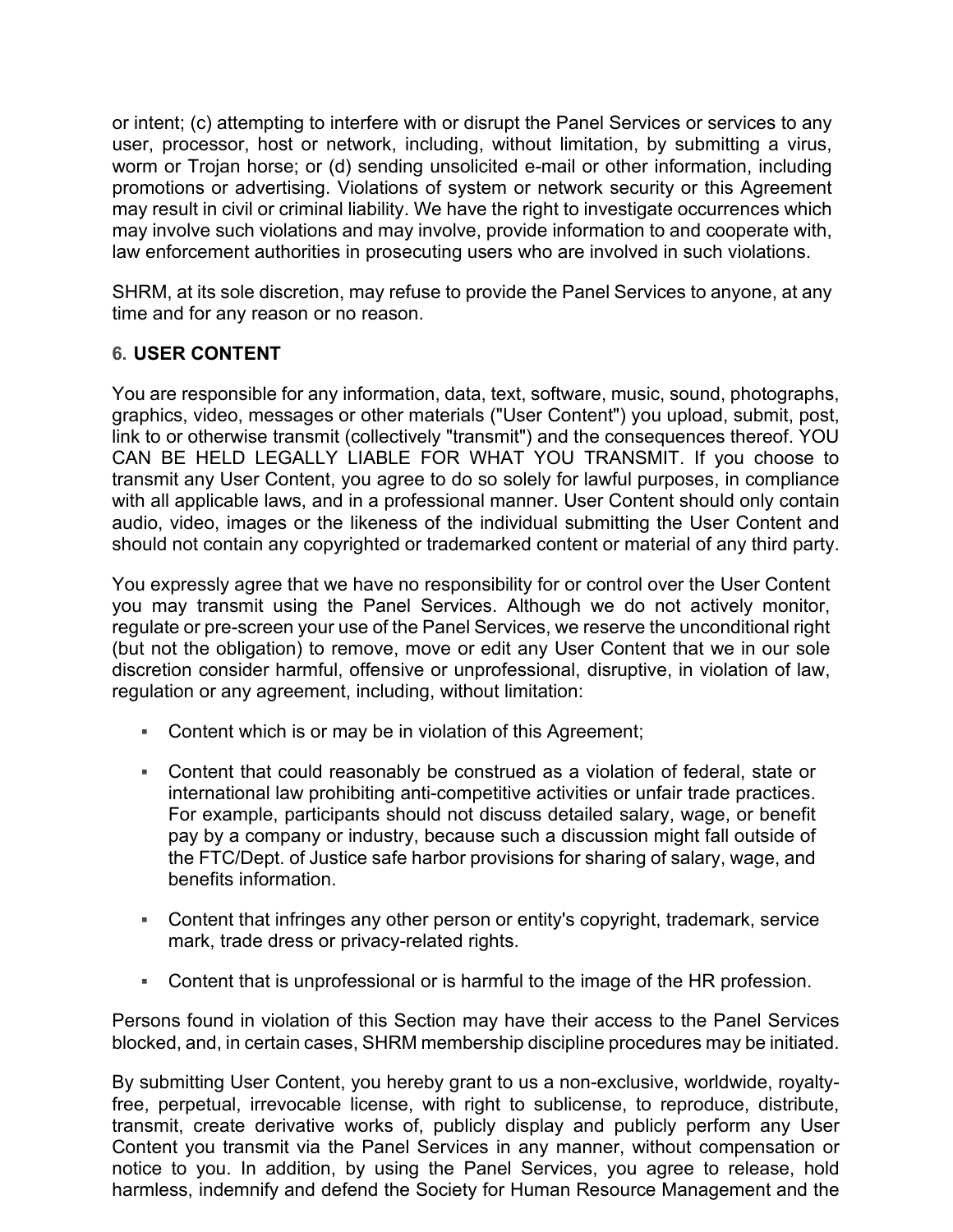Panel Administrator from any and all legal or civil actions and penalties and costs, including without limitation attorneys' fees, arising from any User Content you transmit.

# **7. US TRADE SANCTIONS COMPLIANCE**

U.S. government sanctions prohibit SHRM from allowing participation in the Panel by individuals or organizations located in designated countries, or persons or organizations that are designated on a U.S. government-maintained list. For this reason, individuals who (1) are on any such list or who work for a company that is on such a list, or (2) are affiliated with, or are employed by organizations that are affiliated with, governments of those countries that are subject to sanctions, or (3) are residents of or are ordinarily residents of countries where U.S. sanctions prohibit SHRM from providing certain products or services, will not be able to participate in the Panel. Currently, membership in the Panel is open to U.S. residents only (among other requirements, as determined by SHRM and noted above).

# **8. INTELLECTUAL PROPERTY**

The content displayed or otherwise made available via the Panel Services (directly or indirectly), including, without limitation, all text, graphics, images, button icons, programs, software and other data, content, information and materials, tangible and intangible, and all intellectual property rights in and to the same (the "Material"), are owned by or licensed to us or our third-party partners. In addition, all names, service marks, logos, brands, brand names, trade dress and trade names, and any other distinctive identification are trademarks (the "Trademarks") owned by us in the U.S. and other countries or licensed to us or our third-party partners.

You have no rights in or to such Material or Trademarks and you will not use any Material or Trademarks, except as specifically permitted under this Agreement. You may not do or allow anyone else to do anything with the Material or the Trademarks which is not specifically permitted under this Agreement. You may not use or display our Trademarks in any manner without our prior written permission. Our Trademarks may not be used in connection with any product or service that does not belong to us, or in any manner that is likely to cause confusion among customers, or in any manner that disparages or discredits us.

Unless we give you written permission, you may only use and access the Material for your personal use, and you will not alter, erase or otherwise obscure our copyright, trademark proprietary or other notices on the Material. You acknowledge and agree that the Material is made available for informational and educational purposes only without representation or warranty of any kind, is not a substitute for legal advice or your professional judgment and should not be construed as an endorsement by or representation of the opinions of SHRM. We do not give legal advice. Your reliance upon Material obtained by you on or through the Panel Services is solely at your own risk. You agree to comply with all notices and requirements accompanying third-party Material. All rights not expressly granted in this Agreement are reserved to us.

## **9. LINKS**

The Panel Services may provide links to other websites or resources. Because we have no control over such sites and resources, you acknowledge and agree that we are not responsible for the availability of such external sites or resources, and do not endorse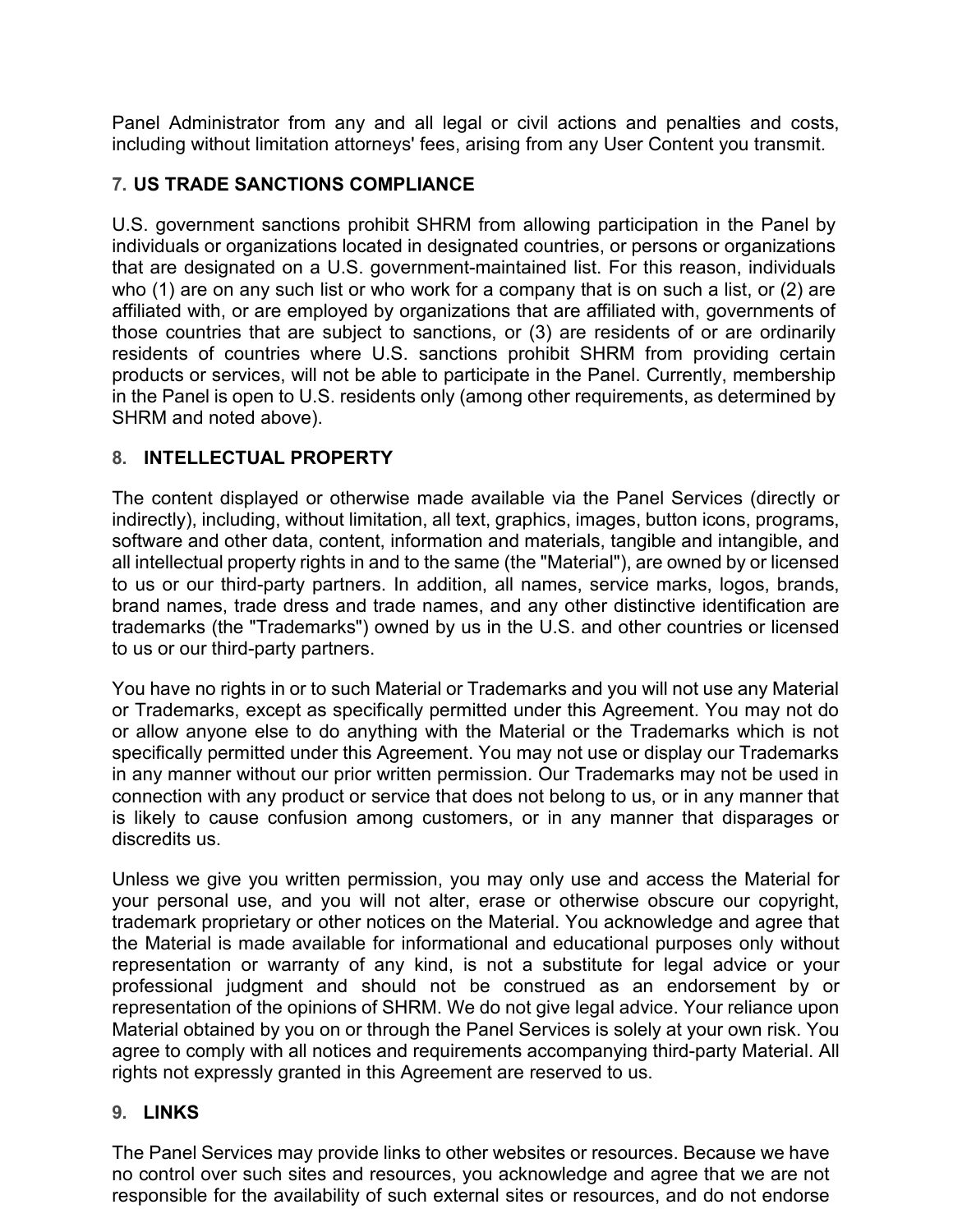and are not responsible or liable for any content, advertising, products, services or other materials on or otherwise made available via such sites or resources. You further acknowledge and agree that we shall not be responsible or liable, directly or indirectly, for any damage or loss caused or alleged to be caused by or in connection with use of or reliance on any such content, goods or services made available on or through any such site or resource.

### **10. DISCLAIMER OF WARRANTY**

THE PANEL SERVICES ARE PROVIDED TO YOU ON AN "AS IS, AS AVAILABLE" BASIS, AND YOUR USE THEREOF IS ENTIRELY AT YOUR OWN RISK. EXCEPT AS SPECIFICALLY SET FORTH IN THIS AGREEMENT, WE MAKE NO REPRESENTATIONS OR WARRANTIES OF ANY KIND REGARDING THE PANEL SERVICES, ANY PRODUCTS MADE AVAILABLE TO YOU IN CONNECTION THEREWITH, OR YOUR ACCESS TO OR USE OF ANY OF THE FOREGOING, WHETHER EXPRESS OR IMPLIED, INCLUDING, WITHOUT LIMITATION, THE IMPLIED WARRANTIES OF MERCHANTABILITY, FITNESS FOR A PARTICULAR PURPOSE, TITLE, AND/OR NON-INFRINGEMENT, OR ANY WARRANTIES ARISING BY COURSE OF DEALING OR CUSTOM OF TRADE. WE MAKE NO REPRESENTATION OR WARRANTY THAT ANY MATERIAL, CONTENT, PRODUCTS OR SERVICES DISPLAYED ON OR OFFERED THROUGH THE PANEL SERVICES ARE ACCURATE, COMPLETE, APPROPRIATE, RELIABLE, OR TIMELY. WE ALSO MAKE NO REPRESENTATIONS OR WARRANTIES THAT THE PANEL SERVICES WILL MEET YOUR REQUIREMENTS AND/OR YOUR ACCESS TO AND USE OF THE PANEL SERVICES WILL BE UNINTERRUPTED OR ERROR-FREE, FREE OF VIRUSES, MALICIOUS CODE, OR OTHER HARMFUL COMPONENTS, OR OTHERWISE SECURE. SOME JURISDICTIONS DO NOT ALLOW THE EXCLUSION OF CERTAIN WARRANTIES. ACCORDINGLY, SOME OF THE ABOVE EXCLUSIONS MAY NOT APPLY TO YOU.

### **11. LIMITATION OF LIABILITY AND RELEASE**

TO THE MAXIMUM EXTENT PERMITTED BY APPLICABLE LAW, NEITHER SHRM, ITS LICENSORS, SUPPLIERS, PARTNERS, AFFILIATES OR THIRD-PARTY SERVICE PROVIDERS SHALL BE LIABLE TO YOU OR ANY THIRD PARTY FOR ANY DIRECT, INDIRECT, INCIDENTAL, SPECIAL, EXEMPLARY, PUNITIVE OR CONSEQUENTIAL DAMAGES, OR ANY OTHER FORM OF DAMAGES IN ANY MANNER ARISING OUT OF OR IN CONNECTION WITH THIS AGREEMENT OR YOUR USE OF THE PANEL SERVICES, REGARDLESS OF THE FORM OF ACTION OR THE BASIS OF THE CLAIM OR WHETHER OR NOT SHRM HAS BEEN ADVISED OF THE POSSIBILITY OF SUCH DAMAGES. SOME JURISDICTIONS DO NOT ALLOW THE LIMITATION OR EXCLUSION OF LIABILITY FOR INCIDENTAL OR CONSEQUENTIAL DAMAGES. ACCORDINGLY, SOME OF THE ABOVE LIMITATIONS AND EXCLUSIONS MAY NOT APPLY TO YOU.

IN THE EVENT YOU HAVE ANY DISPUTE WITH ONE OR MORE THIRD PARTIES AS A RESULT OF YOUR USE OF THE MATERIAL OR THE PANEL SERVICES, OR ARE IN ANY WAY DAMAGED AS A RESULT OF ANY THIRD PARTY IN CONNECTION THEREWITH, YOU HEREBY RELEASE AND COVENANT NOT TO SUE OR OTHERWISE MAKE A CLAIM, DEMAND OR FILE ANY LEGAL ACTION OR INSTITUTE ANY LEGAL OR REGULATORY PROCEEDINGS AGAINST US, OUR